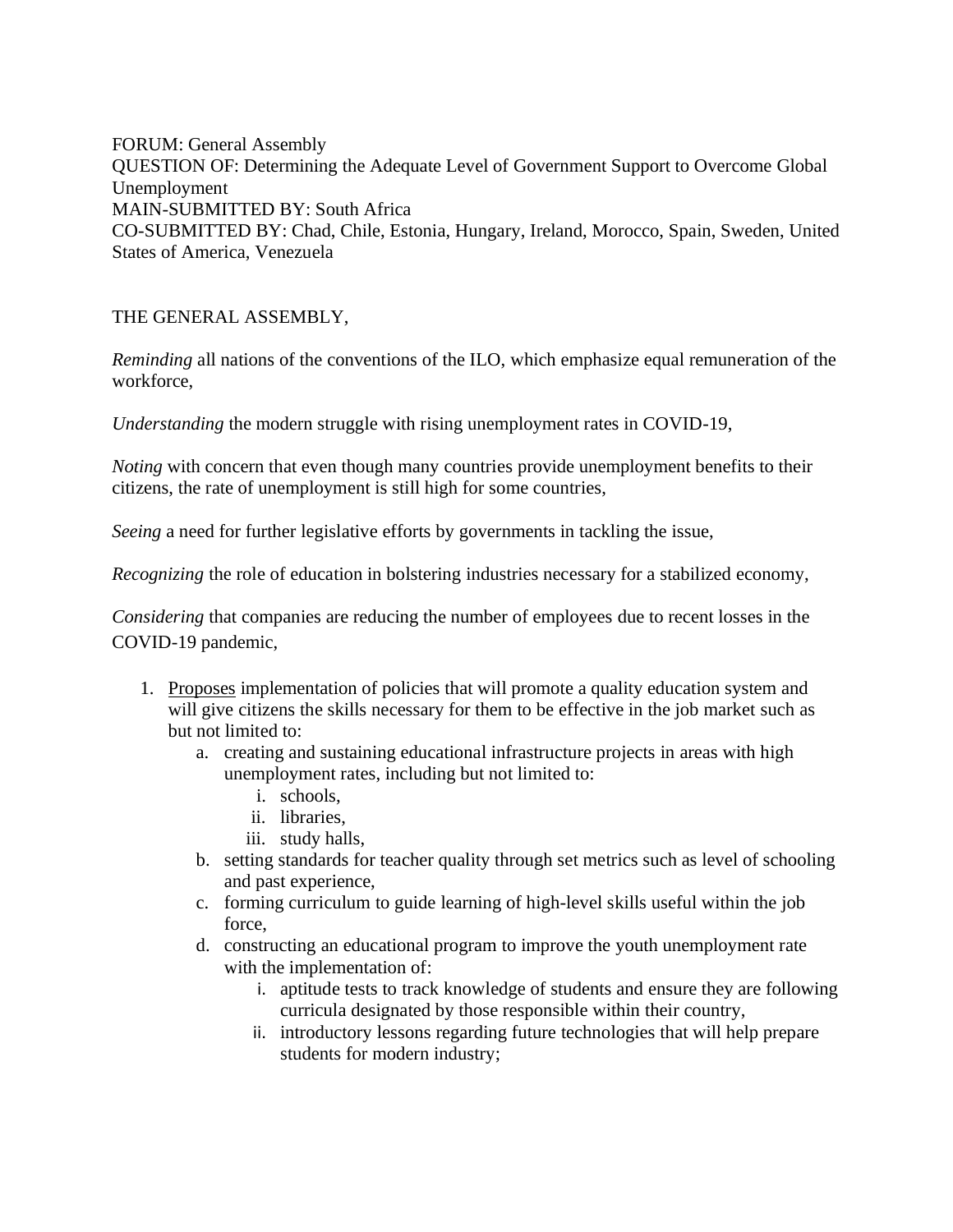- 2. Recommends the revision of laws that restrict the ability for companies to hire workers for reasons including but not limited to:
	- a. allowing further independence of companies in decision-making,
	- b. creating a dynamic workforce that makes it easier for citizens to get a job;
- 3. Calls upon governments to invest in creating jobs in industries that require citizen labor, including but not limited to:
	- a. construction or infrastructure such as building bridges and highways,
	- b. develop technologies for use in relevant industrial fields within the country, e.g., agriculture, infrastructure;
- 4. Encourages providing adequate income support to the unemployed combined with effective reemployment services and strict mutual obligations such as but not limited to:
	- a. the development of a required analysis of income level to determine economic stability of unemployed citizens for the purpose of presenting them with adequate income support,
	- b. the creation of a government-run job-finding service;
- 5. Considers the value of connecting students at public universities with related companies so companies can directly scout from the university including:
	- a. giving a stable and consistent supply of new employees,
	- b. developing the credibility of employees by scouting or hiring people who are majored in the field of what companies require,
	- c. strengthening and expanding quality apprenticeship/internship programs and other work experience programs;
- 6. Ensuring that the skills of the unemployed are developed, maintained or adapted to changing needs through means such as but not limited to:
	- a. promoting free education for the unemployed,
	- b. offering counsel with experts in innovative fields,
	- c. granting government services that allow skills to be fully developed and used;
- 7. Calls upon external countries and organizations to aid countries in reaching the outlined objectives such as but not limited to:
	- a. external countries to give specialized aid to countries in meeting the above objectives,
	- b. UN Agencies including the International Labor Organization (ILO) which aid and support these goals as underdeveloped nations seek to align with Sustainable Development Goal 8's mission to promote sustainable economic growth;
- 8. Further requests the aid of non-profit organizations to be controlled under heavy moderation to prevent unexpected outcomes, which can cause more unemployment, through means such as but not limited to:
	- a. recording the amount of support given to a certain country per year to compare the change of unemployment rates from the effort made,